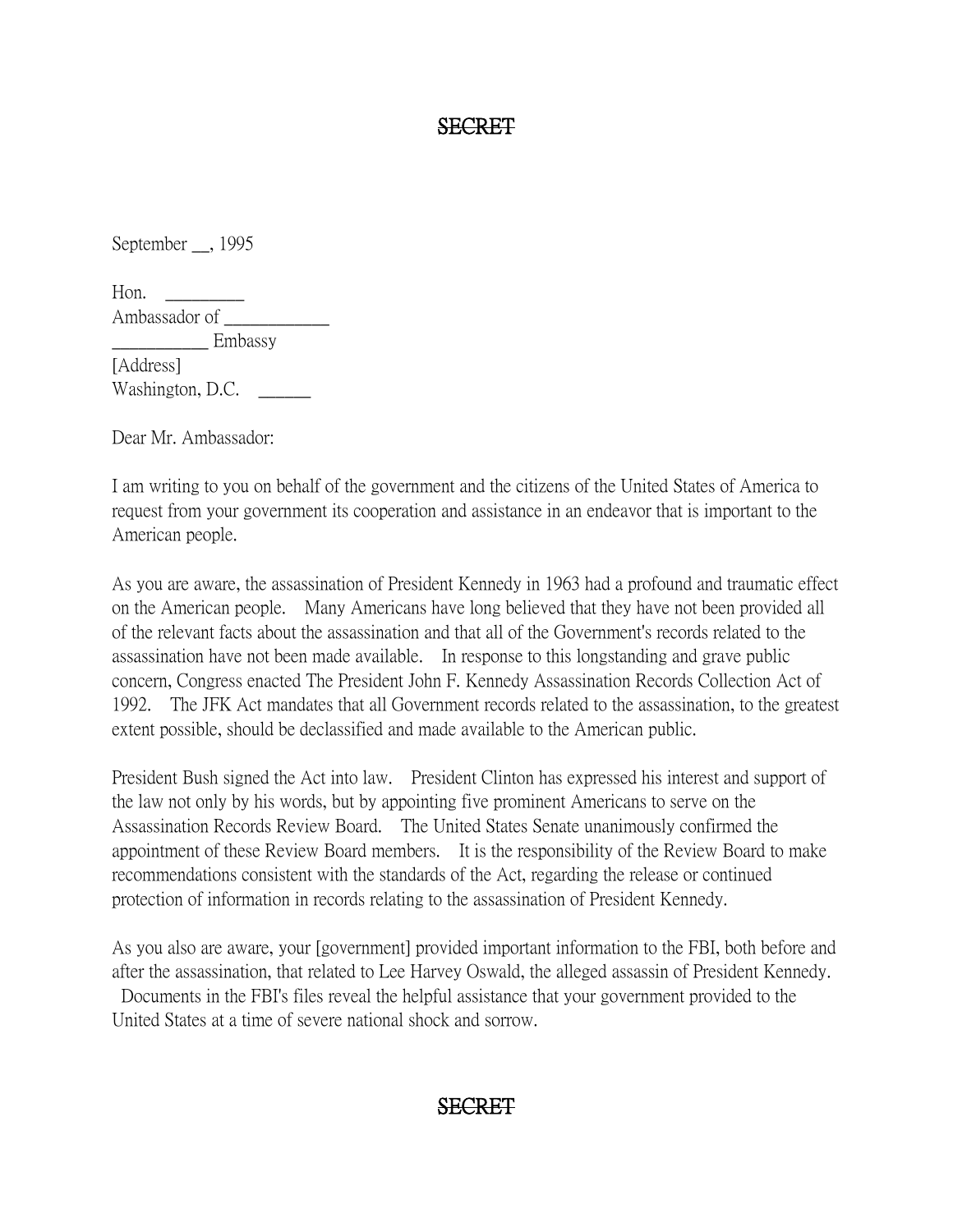### SECRET

Hon. September \_\_, 1995 Page 2

We believe that it is important for the American people to see, in their entirety, many of the documents reflecting your government's beneficial assistance to the United States. Release of this information would not only help the United States Government by alleviating suspicions that it is hiding relevant information from the public, but would provide the American people with a valuable demonstration of the productive and cooperative spirit shown by your government at a time of crisis for the American people.

As a part of its mandate, the Assassination Records Review Board voted to release, in their entirety, five records from the files of the Federal Bureau of Investigation related to your government's assistance in the investigation of Lee Harvey Oswald. The Board is aware that certain aspects of a liaison relationship between two nations' law enforcement agencies are appropriately confidential. In our view, however, these five documents do not disclose anything regarding current relationships between our governments, anything relating to sensitive sources and methods, or indeed anything regarding law enforcement liaison between our countries that has not already been acknowledged and revealed.

In contrast, there is a great public interest in this information as it relates to Lee Harvey Oswald. Oswald's activities have been the subject of persistent speculation because of the incomplete public record. It is precisely this kind of information that Congress wanted released to the American people.

The Board's decisions regarding these five documents were careful and discriminating. The Review Board did not recommend a wholesale release of all documents involving this liaison relationship, but rather took a careful, reasoned step to make available important information without compromising important relationships.

We hope that your government would be willing to agree to the release of this information, and thereby assist us in providing to the American people the most complete record possible.

Sincerely yours,

## SECRET